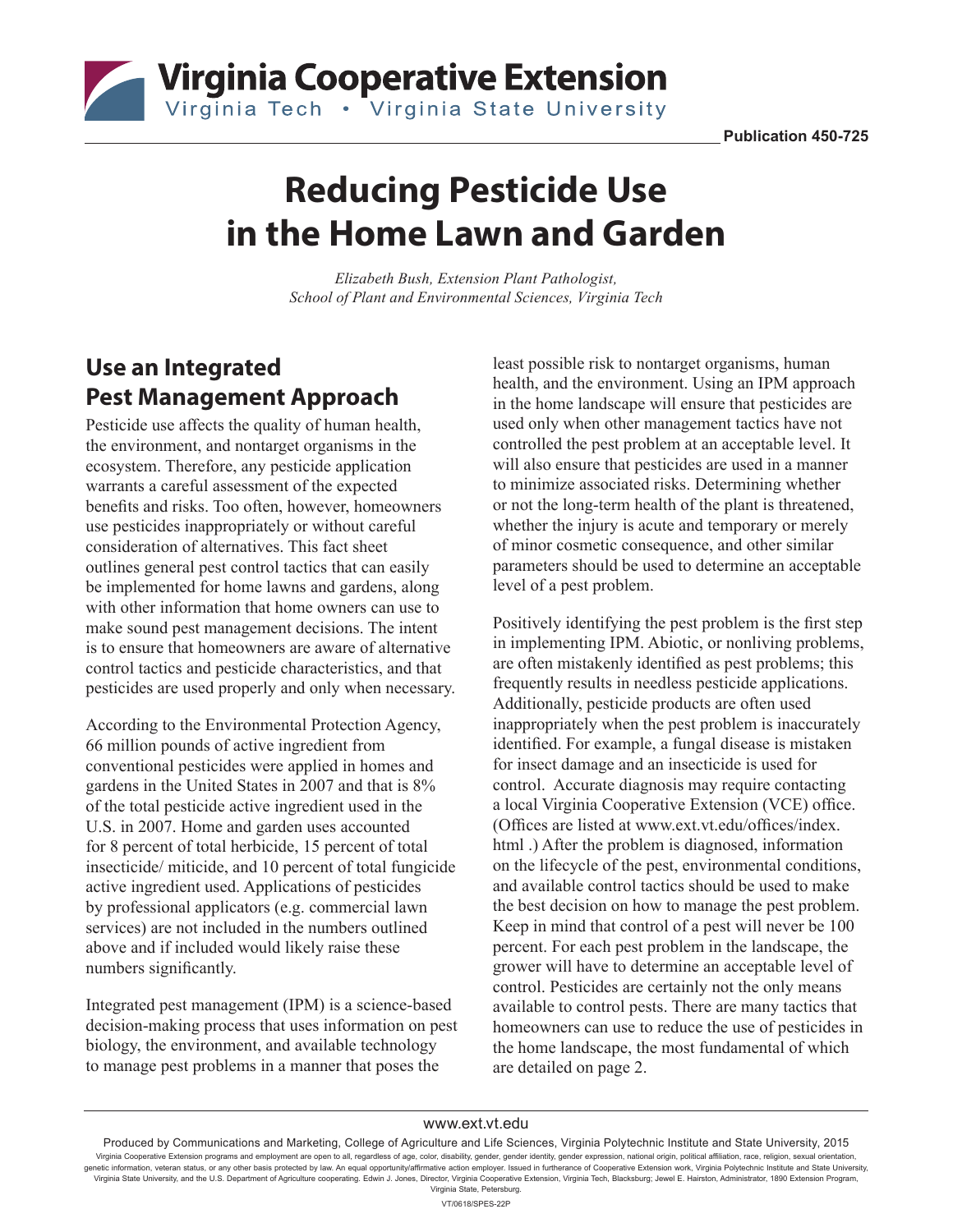### **Start with Plant Selection**

Careful selection of ornamental plants is a critical first step in avoiding potential pest and abiotic problems in the lawn and garden. This will require identification of the cultural and environmental conditions required for each plant under consideration for the home landscape. For example, does the plant:

- prefer full sun, partial shade or full shade?
- require moist soil conditions or tolerate dry soil conditions?
- tolerate heavy clay soil or require loamy or sandy soil conditions?

It is also important to determine if the particular plant species under consideration is prone to disease, insect or mite problems. If the species is commonly afflicted with pest problems, find out if pestresistant varieties are available and purchase these when possible. If resistant varieties of pest-prone species are not available, consider alternative plant species that are known to be relatively pest-free. (See Problem-free Trees for Virginia Landscapes, Virginia Cooperative Extension publication http:// pubs.ext.vt.edu/450/450-237/450-237.html, and Problem-free Shrubs for Virginia Landscapes, Virginia Cooperative Extension publication https://pubs.ext. vt.edu/450/450-236/450-236.html)

It is critical that plants have adequate cold-hardiness (i.e. will be able to withstand the expected low temperatures) for the region in which they will be planted, so take careful note of the hardiness rating of potential purchases. (This information should be detailed on the tag.) A lower hardiness rating indicates a greater cold-hardiness than a higher hardiness rating. According to the USDA Plant Hardiness Zone Map, locations in Virginia primarily range from zones 6a and 6b in the southwestern mountainous locations to zones 7a and 7b in the Piedmont and Coastal Plain regions. However, there are locations in the Valley and Ridge region classified as zone 5b and a far northwestern portion of Highland County is classified as zone 5a. Most of the Eastern Shore and a portion of the southeastern corner of Virginia are classified as zone 8a. Consult your VCE agent if you are unsure of your region's hardiness zone. Do not assume that because a vendor is selling a plant that it is hardy in your region – it may not be.

Table 1. Questions to consider before making a pesticide application.

- Has the problem been positively identified? Many abiotic (nonliving) plant problems are mistakenly identified as insect, mite, or disease problems. Likewise, many insect problems may be mistaken for fungal or other problems and vise versa.
- Have you read the pesticide label? Is the pesticide labeled for use on the pest problem and will the application of the pesticide be in compliance with the pesticide label?
- Is use of a pesticide really warranted does this pest pose a serious threat to plant health or is the problem merely a minor cosmetic problem?
- What are the expected risks and benefits of a pesticide application?
- How toxic is the pesticide?
- How long will it retain its activity after application?
- What negative effects might result from an application of the pesticide to the environment, nontarget organisms and/or humans?
- Are low-risk pesticide alternatives available for control of the pest?
- At what time will an application of the pesticide be most effective?
- Has the best pesticide application method been identified and has application equipment been calibrated?
- How can the application best be targeted to minimize product use?

If this is one in a series of applications, are repeated applications of the pesticide resulting in reduced efficacy against the target species? If so, this could indicate that resistance to the pesticide is occurring.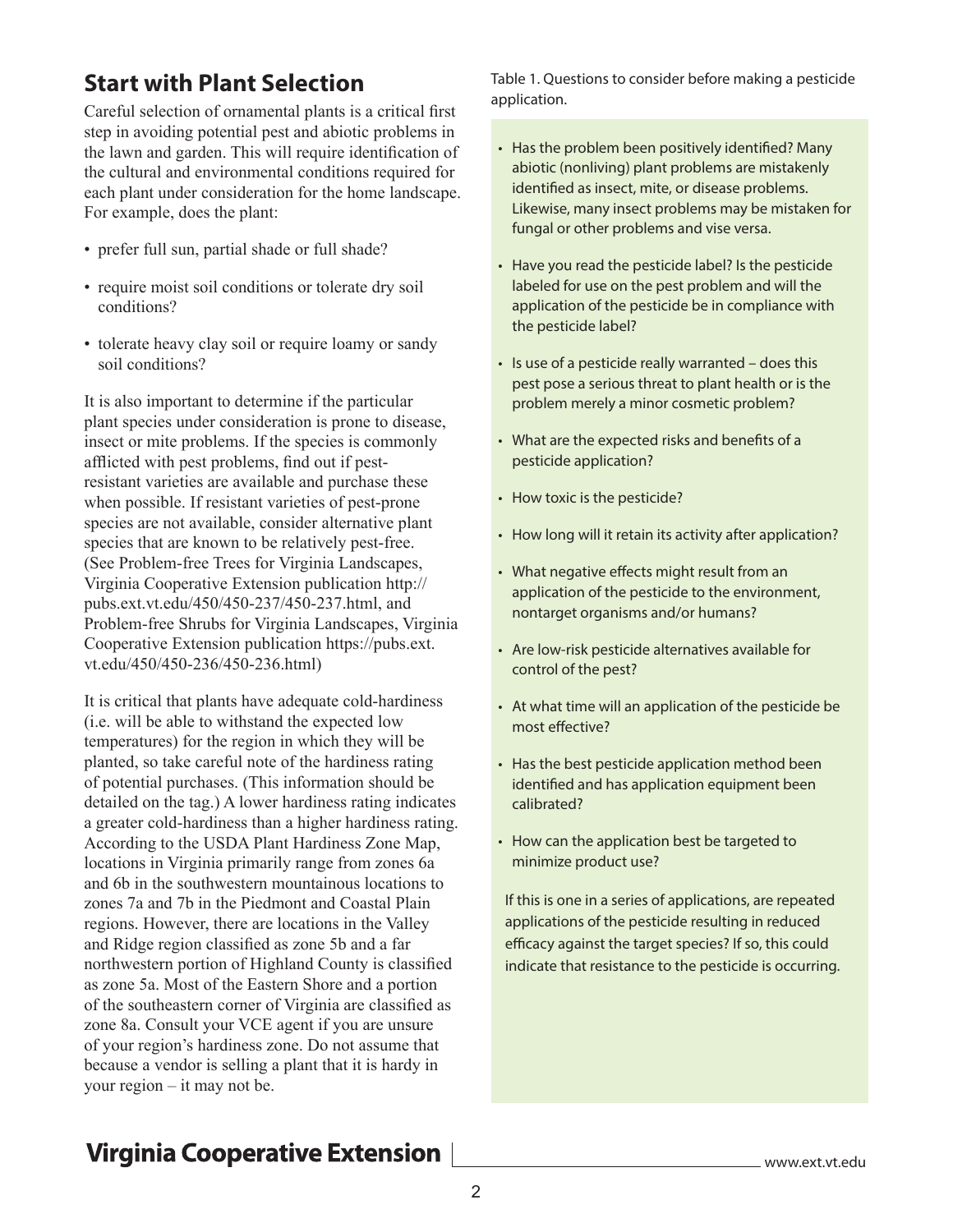Check potential plant purchases for signs of stress or pest problems before purchasing. Do not purchase plants that are pest-infested or show evidence of significant stress. Be sure to check the root system and avoid purchasing plants whose roots are not white in the center or whose roots are weak, soft, flaccid or sloughing (i.e. the outermost root tissue is shedding).

### **Avoid Predisposing Plants to Pest Problems**

Plants in poor health are weak and more susceptible to disease or insect and mite pests. They are also easily out-competed by weeds. Keep plants vigorous by providing them with adequate water and nutrients. The availability and uptake of soil nutrients is directly related to soil pH. Incorrect soil pH may result in either inadequate uptake of certain nutrients or toxic effects from excessive uptake of other nutrients. Have your soil tested to ensure proper soil pH and adequate soil nutrients. Your local VCE office can provide you with information on how to submit a soil sample for testing. Fertilizer should only be applied at the appropriate time of year recommended for each plant or turfgrass species; this ensures plant health and reduces susceptibility to pests. Only the recommended rate of fertilizer should be used. Particularly avoid excess fertilization, which results in succulent, tender plant tissue that is prone to pest problems.

Avoid poor soil drainage situations since excessively wet soil conditions are detrimental to the root systems of most plants and favor development of many root rot pathogens. Adequate plant spacing in the garden and landscape is necessary to keep plants vigorous, so avoid crowding plants. Adequate spacing will also reduce moisture in the foliar canopy, which can reduce the incidence and severity of many foliar plant pathogens.

When seeding or transplanting annuals, follow the recommended planting dates for the particular species. Planting too early or too late results in poor germination and stress, both of which can predispose plants to disease and other pest problems. Many pest problems can be avoided by planting at the recommended time.

In vegetable gardens or annual beds it is beneficial to rotate crops from year to year. Rotating areas of the garden to crops in different plant families can

Table 2. Avoiding pest problems in the home lawn.

- Your local VCE office can help identify the best turfgrass variety for your region and cultural conditions, in addition to giving you information on the proper planting and establishment of turf. Careful attention to VCE recommendations will go a long way toward a relatively trouble-free lawn.
- Applications of nitrogen and other nutrients may be necessary to avoid problems that can occur as a result of stressed and thinning turf, such as competition from weeds and other pest problems occurring in stressed turf.
	- a. Soil-test results will detail the proper fertilization regime and any recommended pH adjustments.
	- b. Do not apply more or less fertilizer or other soil amendments than recommended.
	- c. The timing of fertilizer application(s) will depend on the gtrass variety planted. Adhere to recommended fertilizer application dates for the particular turf variety to ensure turf vigor and avoid pest problems.
- Irrigation should be applied during dry periods.
	- a. Irrigate frequently enough that the grass does not suffer from symptoms that indicate drought stress, such as wilted, off-color, or brown blades.
	- b. Irrigate early in the day to promote drying of blades and decrease pest problems favored by prolonged moist conditions.

prevent soil pest populations from building up to detrimental levels. For example, follow solanaceous crops (eggplant, pepper, potato, tomato) with an unrelated crop, such as a cucurbit (cucumber, gourd, melon, squash) or legume (bean, pea, peanut). If a pest problem has been identified in an area, rotating to an unrelated crop for several years may be necessary, depending on the pest.

Good sanitation habits can go a long way toward preventing pest problems. Removing pest-infested plant debris reduces the chance for future infections. For example, raking and removing dead leaves in the fall reduces the chance for fungal disease outbreaks in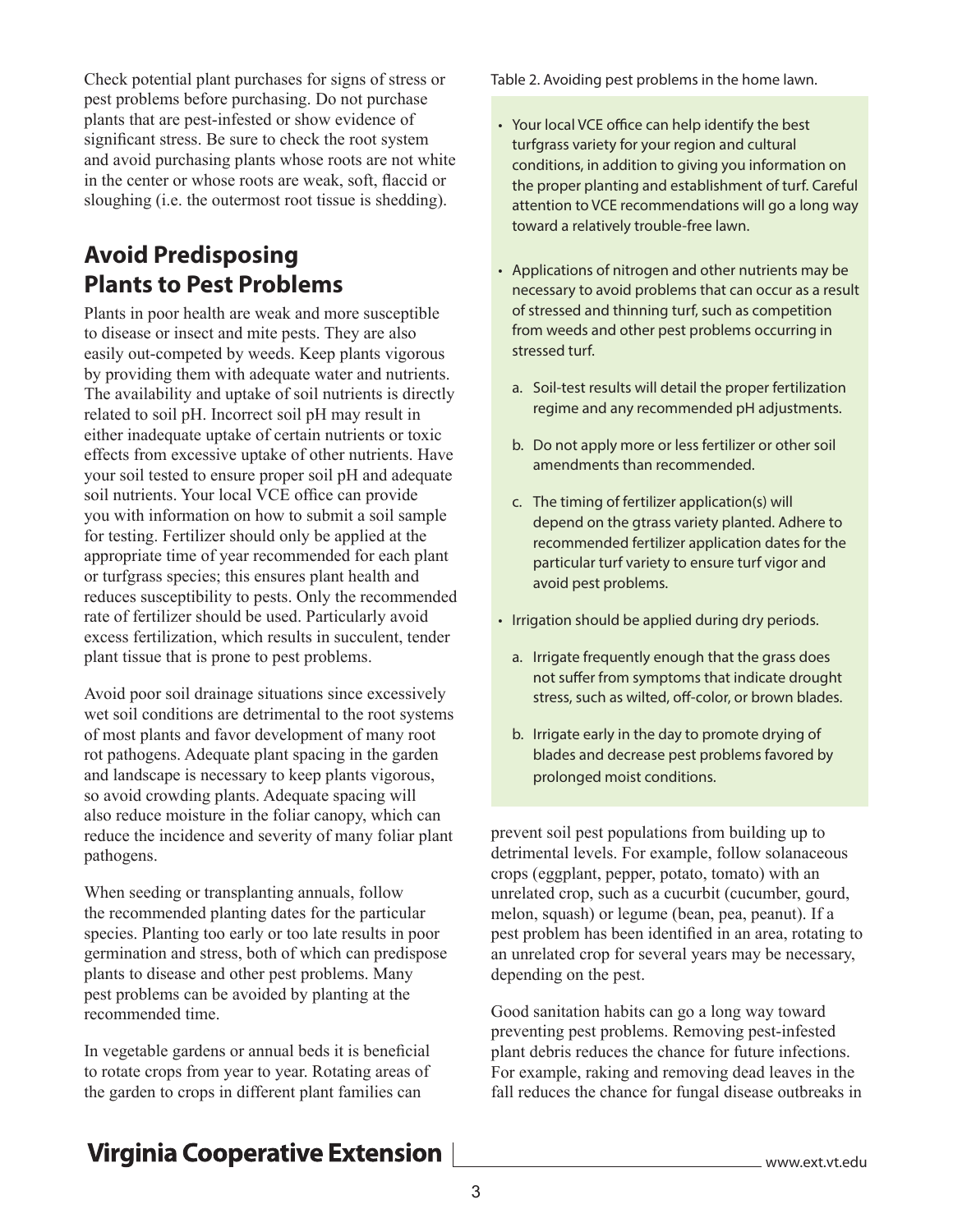the spring. This is because the overwintering fungal inoculum, which is harbored in infested leaves, is not present to initiate new infections in the spring. Likewise, pruning out diseased portions of branches back to healthy tissue can reduce further spread of the pathogen. Good sanitation habits include:

- removing pest-infested crop debris, such as fallen leaves, blossoms, and fruit
- removing annual bedding plants and crops from the garden at the end of the growing season
- removing weeds
- pruning dead or unthrifty branches back to white, healthy tissue (Disinfecting pruning tools with rubbing alcohol between cuts may help to prevent the spread of certain pests on pruning tools.)

#### **Encourage Diversity**

A diversity of plant species in the landscape can reduce the risk of pest problems, since most pests are specific to a single plant species or family and do

Table 3. Avoiding common cultural problems on woody shrubs and trees.

#### **When transplanting:**

- Set woody shrubs and trees at the proper planting depth. The structural root nearest the soil line should be placed no deeper than 1 to 3 inches below the soil surface, measured 4 inches out from the trunk. (Structural roots are the large, woody roots that support the tree/shrub.) Note that structural roots are sometimes placed too deeply when potted or planted at the nursery. If this is the case, remove excess soil or potting medium so that plants can be set correctly in the landscape.
- Avoid purchasing severely pot-bound container plants. If circling roots are evident when the container is removed, try to tease the circling roots out to encourage growth of roots out of the root ball into the surrounding soil. Carefully cut away circling roots at the top of the root ball that might eventually enlarge, girdle the stem and threaten the long-term health of the plant.
- Water adequately during establishment. (If rainfall is below 1 inch per week, provide enough water to bring the total to 1 inch.) Keep in mind that newly planted trees and shrubs require frequent irrigation during dry periods since their root balls will dry out before the surrounding soil. Less frequent, deeper irrigation is recommended over more frequent, shallow irrigation, since this will encourage root systems to grow deeper into the soil profile.
- Mulch should be no more than 2 inches deep and should not contact the bark of woody plants. Deep mulch and mulch in contact with bark reduces aeration to the roots and makes plants vulnerable to colonization by wood decay organisms. Mulch plants in a shallow ring around trees and shrubs.
- Avoid damage to roots, stems, and trunks both during and after planting. Wounds create entry points for wood decay organisms. Damage to woody plants often results from lawn mowers and trimming equipment.

#### **Pruning:**

Pruning at the wrong time of year can predispose woody plants to pest problems. Plant species vary in their recommended pruning times. Refer to the following VCE publications to ensure pruning tasks are performed at the correct time of year:

**A Guide to Successful Pruning, Deciduous Tree Pruning Calendar** https://pubs.ext.vt.edu/430/430-460/430-460.html

**A Guide to Successful Pruning, Evergreen Tree Pruning Calendar**  https://pubs.ext.vt.edu/430/430-457/430-457.html

**A Guide to Successful Pruning, Shrub Pruning Calendar**  https://pubs.ext.vt.edu/430/430-462/430-462.html

Practice proper pruning techniques to avoid creating wounds that can create entry points for wood decay organisms. Information on proper pruning techniques is available from your local VCE office.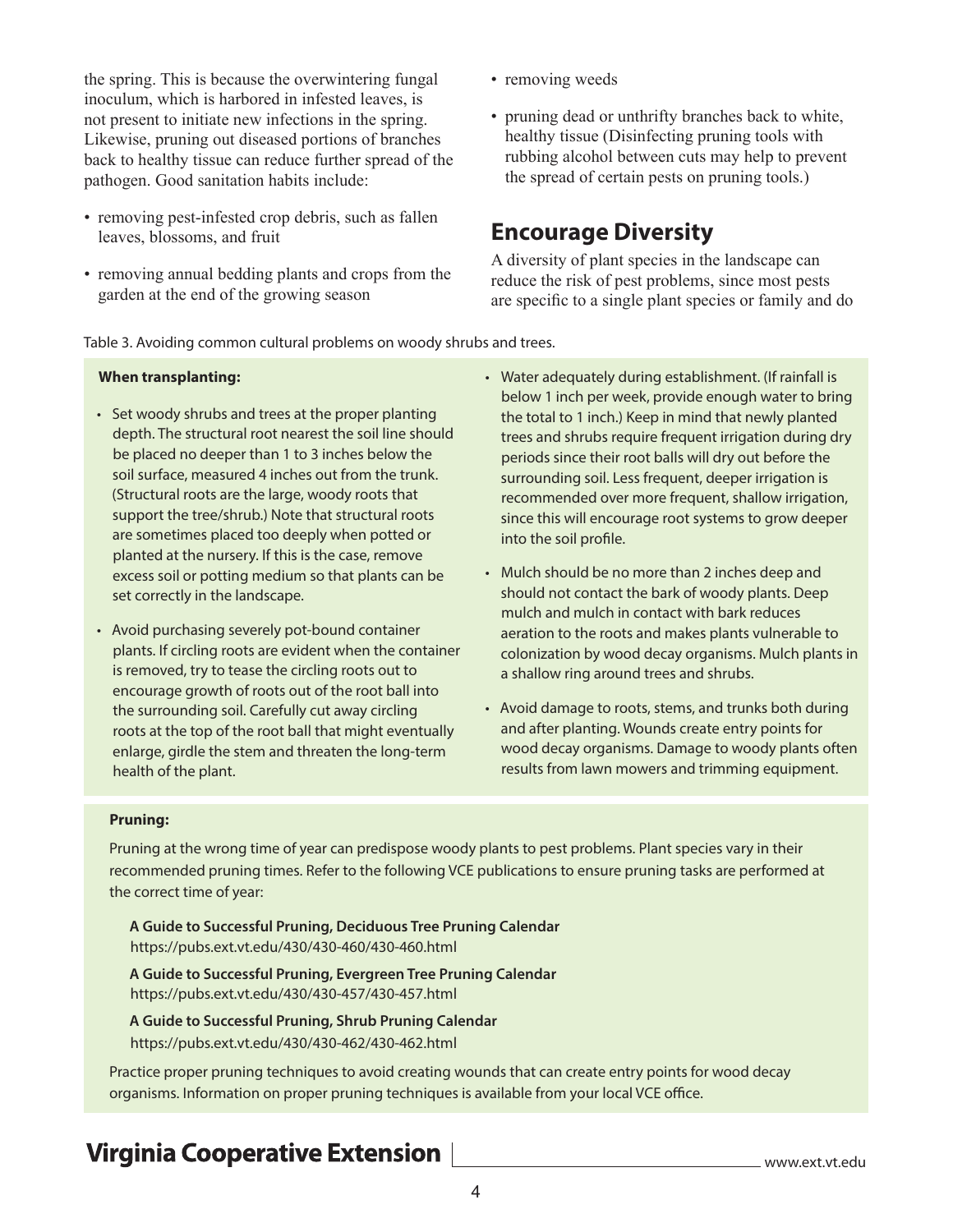not typically occur on a broad range of plant species. For example, planting only flowering dogwoods rather than a diversity of tree species in a landscape will make the development of high populations of dogwood pests more likely.

Adding compost or other organic matter to soil encourages a diverse population of soil microorganisms. Some of these microorganisms may be predatory, inhibitory, or may simply out-compete soil-borne pests and reduce pest populations in the soil. Organic matter also improves soil aeration and fertility. Choose some plants that provide pollen and nectar to entice beneficial insects into the home landscape. Some of these beneficial insects may prey upon pests and, thus, reduce pest populations.

Avoid broad-spectrum pesticides that harm nontarget (e.g. beneficial) organisms. If a pesticide application is deemed necessary, try to find a pesticide product that will target only the pest. Using a pesticide that harms beneficial organisms can make pest problems worse. For example, spider mites are a common problem on many plants during hot, dry summers. Carbaryl insecticides, such as Sevin, may appear to offer an easy solution to a spider mite problem. However, along with spider mites, other mite species are present that do not harm the plant but actually prey upon the spider mites that are injuring the plant. An application of a carbaryl insecticide will harm the predaceous beneficial mites, as well as the spider mite pests. This can cause the pest problem to worsen. If it is necessary to use of a pesticide that is likely to harm nontarget organisms, spot treatment on the plant may be an option that can minimize harm to beneficial organisms.

#### **The Pesticide Label and High- and Low-Risk Pesticides**

Pesticides vary in their impact on the environment and on nontarget organisms. Environmental factors, such as soil type, proximity to water, and temperature, influence the effect of pesticides on the ecosystem, as do the toxicity and persistence of the pesticide itself. A pesticide's persistence or length of activity after a pesticide application is a characteristic that directly affects its ability to move through groundwater and potentially harm organisms inhabiting streams.

Pesticides are designated as high- or low-risk. A pesticide is considered low-risk if it reduces the

potential for negative effects on one of the following: 1) human health 2) nontarget organisms or 3) the environment. A low-risk designation can also occur if the pesticide will expand the use of IPM strategies or increase the effectiveness of IPM practices or their availability. Current trends in research and development have been toward lower risk pesticides, due in part to the 1996 Food Quality Protection Act, which significantly raised the safety bar for pesticides currently registered and those facing registration.

Biorational pesticides, sometimes called biopesticides, are a type of low-risk pesticide that pose little or no risk to the environment and nontarget organisms compared to conventional pesticides. Biorational products are typically used in small quantities and degrade rapidly, leaving little residue. Examples of biorational pesticides are growth regulators, enzymes, hormones, oils, soaps, pheromones, and minerals. Biological controls, which are living organisms used to control pests, are also biorational pesticides. Biological control agents may be predators, which kill pests; parasites, which infest and rob nutrients from pests and weaken or kill the pest; toxin-producing microbes; or pathogens, which cause disease in the pest. Certain viruses, nematodes, fungi, bacteria, insects, mites, and other living organisms may be used as biological control agents. Biological controls are used to control many pests, such as fungi, weeds, nematodes, and insects. They are typically specific to certain pests and not useful for controlling a broad range of pests.

Homeowners should be aware of the toxic attributes of pesticides and make an effort to minimize any negative effects on the ecosystem and human health when using pesticides. The pesticide label includes precautions, information on potential environmental risks associated with the use of the pesticide and other important product characteristics. For help locating and understanding pesticide labels, see the Environmental Protection Agency's Read the Label First webpage at www.epa.gov/pesticides/label/.

#### **Pesticide Resistance**

There is a potential for pesticide resistance associated with the use of many low-risk products. Pesticide resistance is related to the genetics of the pest and occurs when a pesticide product no longer has a negative effect on a pest. Many low-risk pesticides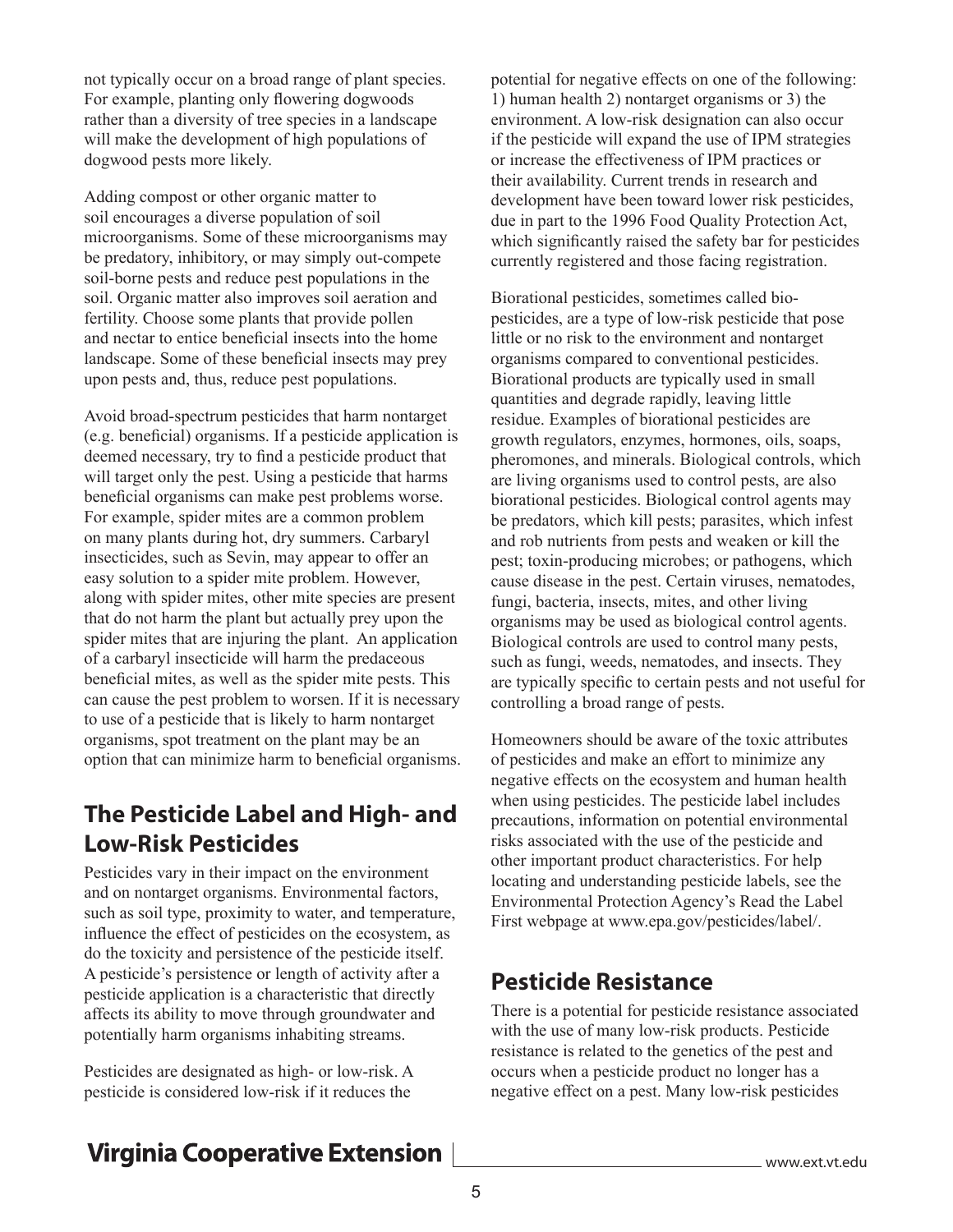The pesticide label is a legal document and using a pesticide in any manner other than those specified on the label is a federal offense. Homeowners are urged



to read the pesticide label before using any pesticide product. Labels typically include the following:

- What pest problems the product may be used to control.
- If the product is a restricted or unrestricted pesticide – restricted pesticides may only be used by certified pesticide applicators or by those under their direct supervision.
- The amount of pesticide product to use and application method(s), frequency of application, and other related information.
- Information on how to use and store the pesticide effectively and safely.
- Precautionary information relating to phytotoxicity, mixing products, and pesticide resistance.
- Information on what type of protection is required when applying the pesticide (e.g. protective clothing).
- The required safety interval between pesticide application and harvest.
- First-aid instructions.

are prone to the development of pesticide resistance because they target a single mechanism in the pest, which can be overcome by a single mutation in the genes of the pest.

Pesticide resistance occurs by several different mechanisms, depending on the characteristics of the pesticide product and the pest. A simplistic example of how the application of pesticide could result in the development of resistance is a homeowner who applies consecutive applications of a fungicide that disrupts a single mechanism in the fungal pest. Some individual fungi within the fungal population may possess a genetic variation that allows them to escape harm from the single-site fungicide. Consecutive

#### Table 4. Read the product label. **Table 5. Avoiding the development of pesticide resistance.**

Many pesticides at risk of causing resistance include information on how to avoid this serious problem on the product label. Some general practices homeowners can use to reduce the risk of the development of pesticide resistance include:

- Avoid reliance on pesticides to control pest problems and instead use an IPM approach to prevent and control pest problems.
- Limit pesticide applications and avoid repeated or sequential use of a product that is at risk for causing pesticide resistance to develop.
- Check the product label carefully for information on pesticide resistance.
- Use the application rate specified on the product label. Do not increase or decrease the rate.
- Time pesticide applications to coincide with times when the target pest is most vulnerable to the pesticide.
- Monitor the results of pesticide applications carefully. If a pesticide product appears to be losing its efficacy, contact the product manufacturer or your local VCE agent.

applications of the fungicide select for the fungi that can tolerate or resist the fungicide. As these fungi continue to reproduce, a larger and larger percentage of the fungal population is resistant to the fungicide and the pest problem worsens.

#### **Evaluate Pest Problems and Control Options**

When evaluating potential pest problems in the home garden and landscape, keep an open mind – pests are not the only cause of plant problems. Abiotic, or nonliving, factors are also common causes of plant decline and death. Commonly encountered abiotic problems that may be mistaken for pest problems include chemical injury from herbicide drift, nutrient problems, and an assortment of environmental stress factors and cultural problems. When confronted with declining plants, determine what abiotic factors, such as drought, poor soil conditions, mechanical injury, poor planting or chemical injury, might be involved.